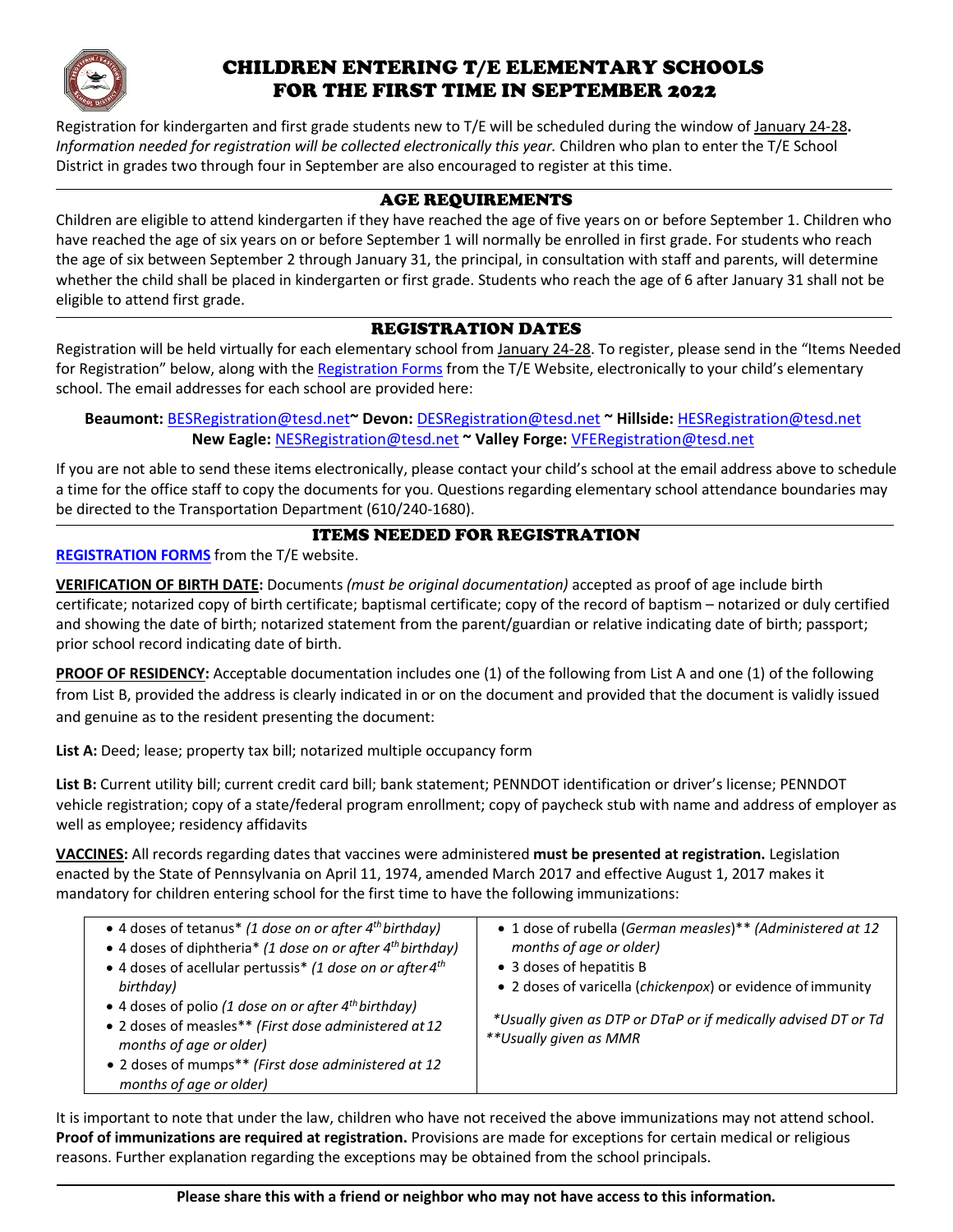

STUDENT ID # GRADE ENTERING SCHOOL<br>
<u>SCHOOL</u> ENROLL DATE

|                                                                                                                                                                                                                                | <b>STUDENT INFORMATION</b> |  |        |                                                                       |
|--------------------------------------------------------------------------------------------------------------------------------------------------------------------------------------------------------------------------------|----------------------------|--|--------|-----------------------------------------------------------------------|
|                                                                                                                                                                                                                                |                            |  |        |                                                                       |
| last                                                                                                                                                                                                                           | First                      |  | Middle |                                                                       |
|                                                                                                                                                                                                                                |                            |  |        |                                                                       |
|                                                                                                                                                                                                                                |                            |  |        |                                                                       |
| Is student a T/E District resident? $\Box$ Yes $\Box$ No If no, please explain: $\Box$                                                                                                                                         |                            |  |        |                                                                       |
| <b>Student's Address:</b>                                                                                                                                                                                                      |                            |  |        |                                                                       |
|                                                                                                                                                                                                                                |                            |  |        |                                                                       |
| City Content Content Content Content Content Content Content Content Content Content Content Content Content Content Content Content Content Content Content Content Content Content Content Content Content Content Content C |                            |  |        |                                                                       |
| Race (check all that apply): $\Box$ African American/Black $\Box$ American Indian/Alaskan Native $\Box$ Asian                                                                                                                  | $\Box$ Caucasian           |  |        | □ Multi-Racial (two or more races) □ Native Hawaiian/Pacific Islander |
|                                                                                                                                                                                                                                |                            |  |        |                                                                       |
|                                                                                                                                                                                                                                |                            |  |        |                                                                       |
| Previous T/E School Attended (if applicable) and the contract of the contract of Mithdrawal Date of Withdrawal                                                                                                                 |                            |  |        |                                                                       |
| Siblings: (Names and Birth Dates): Names and Birth Dates (1996) and the series of the series of the series of the series of the series of the series of the series of the series of the series of the series of the series of  |                            |  |        |                                                                       |

| Student's Country of Citizenship                               |  |            |             |                                                                                                                 |  |
|----------------------------------------------------------------|--|------------|-------------|-----------------------------------------------------------------------------------------------------------------|--|
| Birth City & State                                             |  |            |             | Birth Country the community of the control of the control of the control of the control of the control of the c |  |
| US Entry Date<br>PA State Entry Date<br>District Entry Date    |  |            |             |                                                                                                                 |  |
| Primary Language Spoken in Home_                               |  |            |             | <b>Primary Language Spoken by Student</b>                                                                       |  |
| Does Student have any of the following (check all that apply): |  | $\Box$ IEP | $\Box$ GIEP | □ 504 Service Agreement                                                                                         |  |

#### **PARENT/GUARDIAN INFORMATION**

|                    | Parent/Guardian #1 (The #1 Parent/Guardian will receive all school communications including cafeteria low balance and school alerts.)                                                                                                                                                                                                                                                                                                         |  |  |  |  |
|--------------------|-----------------------------------------------------------------------------------------------------------------------------------------------------------------------------------------------------------------------------------------------------------------------------------------------------------------------------------------------------------------------------------------------------------------------------------------------|--|--|--|--|
|                    |                                                                                                                                                                                                                                                                                                                                                                                                                                               |  |  |  |  |
|                    |                                                                                                                                                                                                                                                                                                                                                                                                                                               |  |  |  |  |
|                    |                                                                                                                                                                                                                                                                                                                                                                                                                                               |  |  |  |  |
|                    |                                                                                                                                                                                                                                                                                                                                                                                                                                               |  |  |  |  |
|                    |                                                                                                                                                                                                                                                                                                                                                                                                                                               |  |  |  |  |
|                    |                                                                                                                                                                                                                                                                                                                                                                                                                                               |  |  |  |  |
|                    |                                                                                                                                                                                                                                                                                                                                                                                                                                               |  |  |  |  |
|                    |                                                                                                                                                                                                                                                                                                                                                                                                                                               |  |  |  |  |
| Parent/Guardian #2 |                                                                                                                                                                                                                                                                                                                                                                                                                                               |  |  |  |  |
|                    |                                                                                                                                                                                                                                                                                                                                                                                                                                               |  |  |  |  |
|                    |                                                                                                                                                                                                                                                                                                                                                                                                                                               |  |  |  |  |
|                    |                                                                                                                                                                                                                                                                                                                                                                                                                                               |  |  |  |  |
|                    |                                                                                                                                                                                                                                                                                                                                                                                                                                               |  |  |  |  |
|                    |                                                                                                                                                                                                                                                                                                                                                                                                                                               |  |  |  |  |
|                    |                                                                                                                                                                                                                                                                                                                                                                                                                                               |  |  |  |  |
|                    |                                                                                                                                                                                                                                                                                                                                                                                                                                               |  |  |  |  |
|                    |                                                                                                                                                                                                                                                                                                                                                                                                                                               |  |  |  |  |
|                    |                                                                                                                                                                                                                                                                                                                                                                                                                                               |  |  |  |  |
|                    | * All schools in the T/E School District use email to communicate school information and school newsletters throughout the<br>school year. Your email address may be provided to Parent Teacher Organizations to be used exclusively for school district<br>communication purposes. Your privacy is of the utmost importance and the District will not provide your email address to any<br>organizations outside of the T/E School District. |  |  |  |  |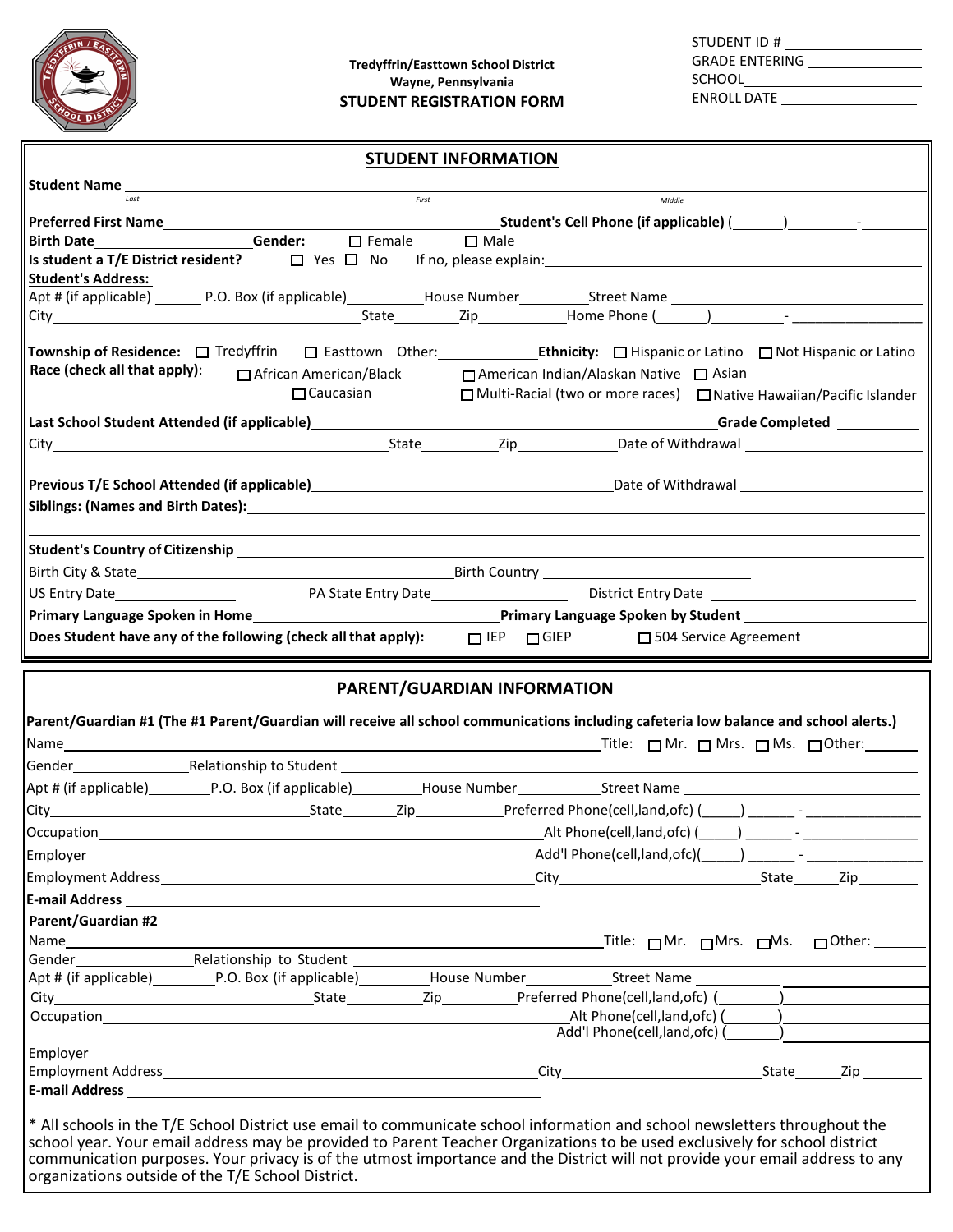## **EMERGENCY CONTACT INFORMATION**

11

|                                                                                                                                                                                           | <b>EMERGENCY CONTACT INFORMATION</b>                                                                   |  |                   |
|-------------------------------------------------------------------------------------------------------------------------------------------------------------------------------------------|--------------------------------------------------------------------------------------------------------|--|-------------------|
|                                                                                                                                                                                           |                                                                                                        |  |                   |
|                                                                                                                                                                                           |                                                                                                        |  |                   |
|                                                                                                                                                                                           |                                                                                                        |  |                   |
|                                                                                                                                                                                           |                                                                                                        |  | Phone $($ $)$ $-$ |
|                                                                                                                                                                                           |                                                                                                        |  |                   |
|                                                                                                                                                                                           |                                                                                                        |  |                   |
|                                                                                                                                                                                           | <b>CUSTODY INFORMATION (Please complete this section if student does NOT reside with both parents)</b> |  |                   |
| Legal, court-awarded custody/guardianship is held by: $\Box$ Both Parents Jointly $\Box$ Mother $\Box$ Father $\Box$ Guardian(s)                                                          |                                                                                                        |  |                   |
|                                                                                                                                                                                           |                                                                                                        |  |                   |
|                                                                                                                                                                                           |                                                                                                        |  |                   |
| Unless denied by court order, both parents are entitled by law to receive school mailings. If applicable, please indicate the name/address<br>to which duplicate mailings are to be sent: |                                                                                                        |  |                   |
|                                                                                                                                                                                           |                                                                                                        |  |                   |

| Form Completed by (PLEASE PRINT) | <b>Relationship</b> |
|----------------------------------|---------------------|
|                                  |                     |
| Signature                        | Date                |

| Office Use Only                |                       |                    |                         |             |                 |
|--------------------------------|-----------------------|--------------------|-------------------------|-------------|-----------------|
| Anticipated year of graduation | <b>Entry Date</b>     | <b>Entry Code</b>  | Counselor               |             |                 |
| Grade<br>Homeroom              | Homeroom Teacher      |                    |                         |             | Curriculum Code |
| Calendar                       | Locker#               | Lock#              | Combination             |             |                 |
| Proof of Birth Date            | Verified by           |                    | Proof of Citizenship    | Verified by |                 |
| Proof of Immunization          | Verified by           |                    | Proof of Residency      | Verified by |                 |
| <b>Travel Code</b>             | To School Bus Route 1 | <b>Bus Route 2</b> | From School Bus Route 3 |             | Bus Route 4     |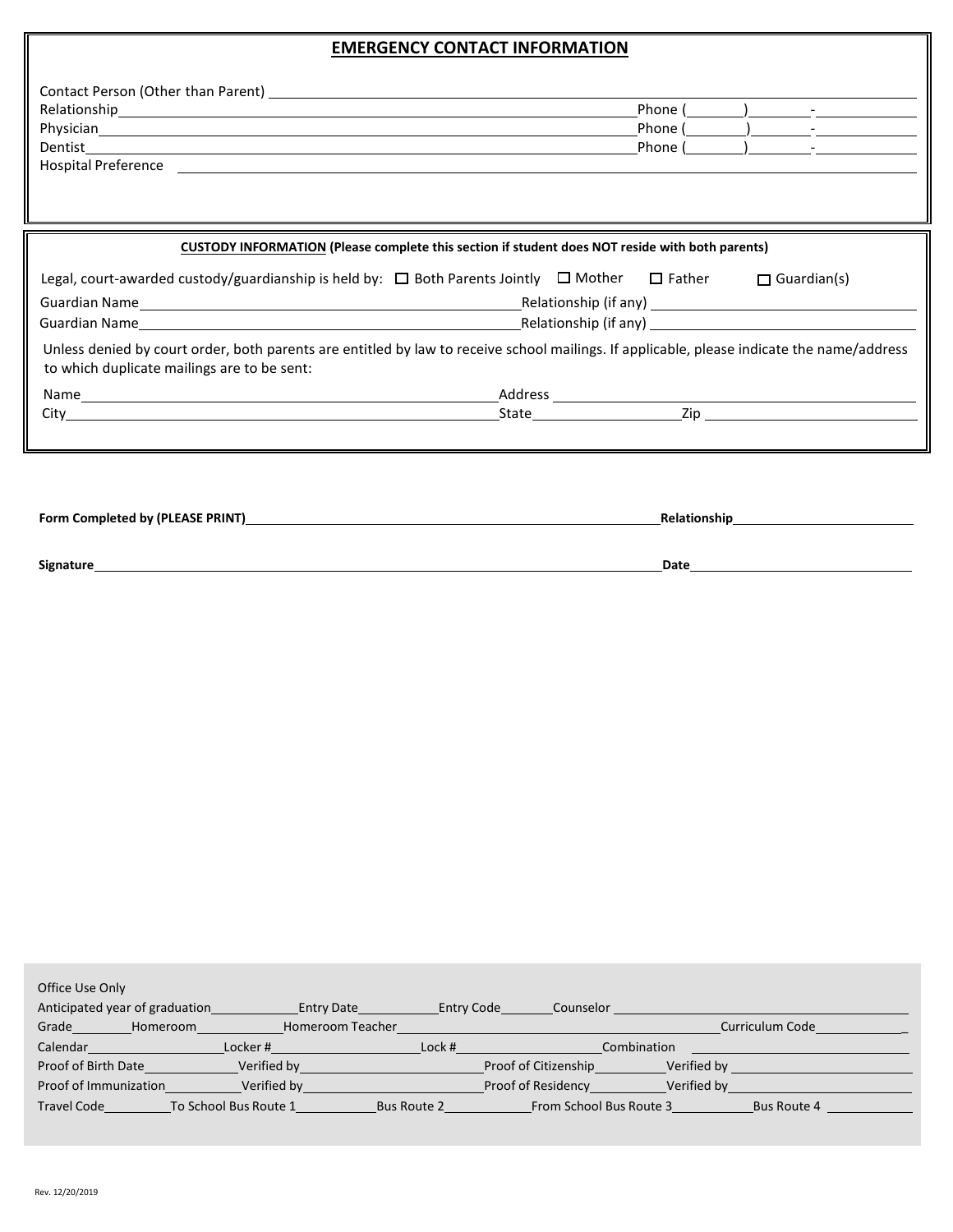

## **SPECIAL SERVICES REGISTRATION FORM**

| <b>Student Name:</b> | <b>Entrance Grade:</b> |
|----------------------|------------------------|
|                      |                        |

### *Please check the appropriate box(es) below indicating your child's status for Special Services:*

My child has an IEP or 504 Service Agreement on file at the previous school attended and has received the following documented special services:

|  | <b>Autistic Support</b>                                                                          | Occupational Therapy                |
|--|--------------------------------------------------------------------------------------------------|-------------------------------------|
|  | Learning Support                                                                                 | Physical Therapy                    |
|  | <b>Gifted Support</b>                                                                            | <b>Nursing Support</b>              |
|  | <b>Vision Support</b>                                                                            | <b>Assistive Technology</b>         |
|  | Life Skills Support                                                                              | <b>Special Transportation Needs</b> |
|  | Speech/Language Support                                                                          |                                     |
|  | <b>Hearing Support</b>                                                                           |                                     |
|  | <b>Emotional Support</b>                                                                         |                                     |
|  | Other (please specify): _____                                                                    |                                     |
|  | My child has a Multidisciplinary Evaluation (MDE) in progress.                                   |                                     |
|  | My child has completed the following evaluation(s) and did/did not qualify for special services: |                                     |
|  |                                                                                                  |                                     |
|  | My child has not received any special services nor been evaluated for such services.             |                                     |

Parent Signature Date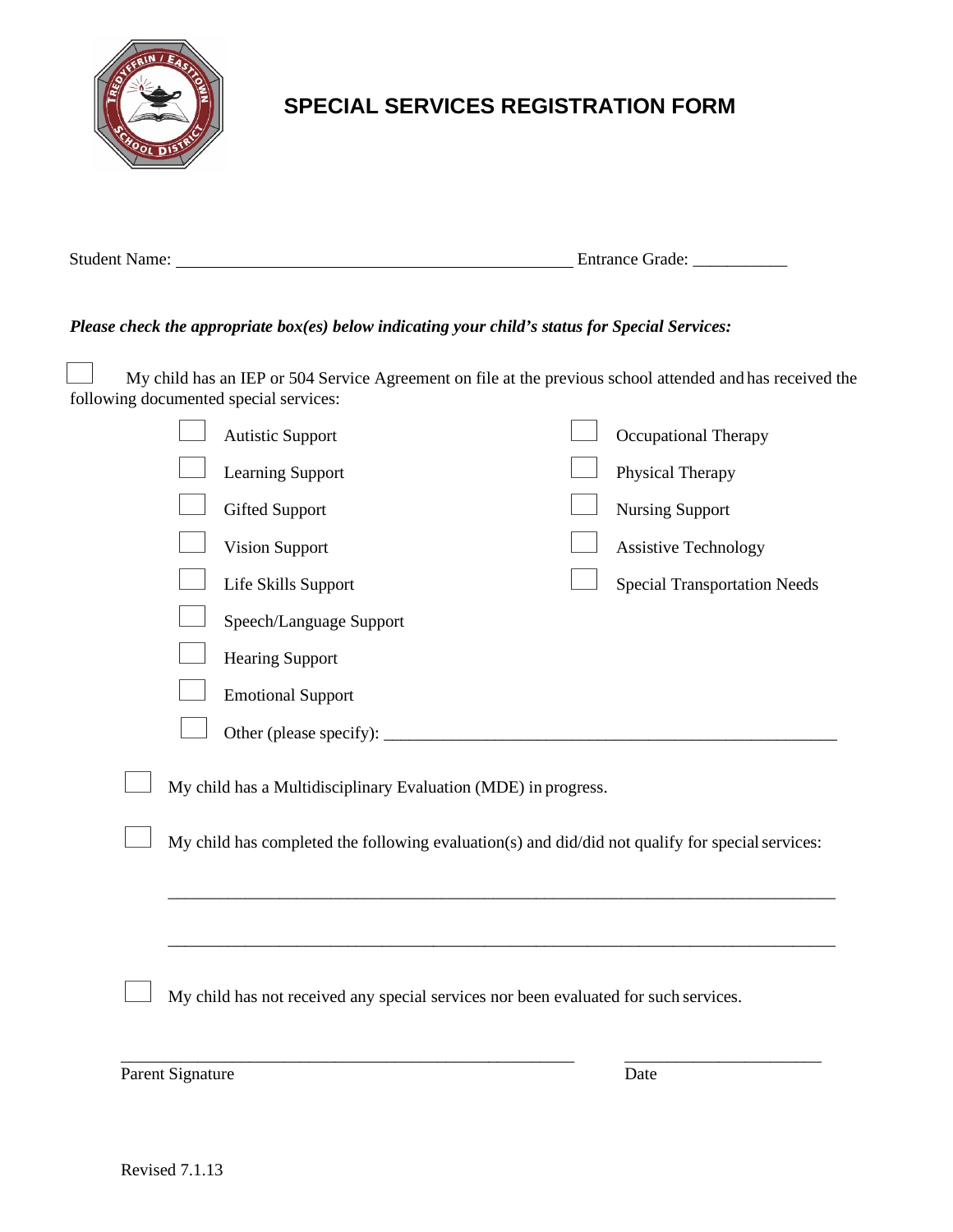

## **Parental Registration Statement**

| Student Name                                                                                                                                                                                                                                                                                                                                                                                                                                                                                                                                                                                          |  |
|-------------------------------------------------------------------------------------------------------------------------------------------------------------------------------------------------------------------------------------------------------------------------------------------------------------------------------------------------------------------------------------------------------------------------------------------------------------------------------------------------------------------------------------------------------------------------------------------------------|--|
| Date of Birth Grade Contract of Birth Grade Contract of Birth Grade Contract of Birth Contract of Birth Contract of Birth Contract of Birth Contract of Birth Contract of Birth Contract of Birth Contract of Birth Contract o                                                                                                                                                                                                                                                                                                                                                                        |  |
| Parent or Guardian Name                                                                                                                                                                                                                                                                                                                                                                                                                                                                                                                                                                               |  |
| Address and the contract of the contract of the contract of the contract of the contract of the contract of the contract of the contract of the contract of the contract of the contract of the contract of the contract of th                                                                                                                                                                                                                                                                                                                                                                        |  |
|                                                                                                                                                                                                                                                                                                                                                                                                                                                                                                                                                                                                       |  |
| Pennsylvania School Code §13-1304-A states in part, "Prior to admission to any school entity,<br>the parent, guardian or other person having control or charge of a student shall, upon<br>registration, provide a sworn statement or affirmation stating whether the pupil was previously<br>or is presently suspended or expelled from any public or private school of this<br>Commonwealth or any other state for an act or offense involving weapons, alcohol or drugs,<br>or for the willful infliction of injury to another person or for any act of violence committed<br>on school property." |  |
| Please complete the following:                                                                                                                                                                                                                                                                                                                                                                                                                                                                                                                                                                        |  |
| I hereby swear or affirm that my child was $\boxed{\phantom{a}}$ was not $\boxed{\phantom{a}}$ previously suspended or                                                                                                                                                                                                                                                                                                                                                                                                                                                                                |  |
| expelled, or is $\Box$ is not $\Box$ presently suspended or expelled from any public or                                                                                                                                                                                                                                                                                                                                                                                                                                                                                                               |  |
| private school of this Commonwealth or any other state for an act or offense involving weapons,                                                                                                                                                                                                                                                                                                                                                                                                                                                                                                       |  |
| alcohol or drugs, or for the willful infliction of injury to another person or for any act of violence                                                                                                                                                                                                                                                                                                                                                                                                                                                                                                |  |
| committed on school property. I make this statement subject to the penalties of 24 P.S. §13-1304-A(b) and                                                                                                                                                                                                                                                                                                                                                                                                                                                                                             |  |
| 18 Pa. C.S.A.§4904, relating to unsworn falsification to authorities, and the facts                                                                                                                                                                                                                                                                                                                                                                                                                                                                                                                   |  |
| contained herein are true and correct to the best of my knowledge, information and belief.                                                                                                                                                                                                                                                                                                                                                                                                                                                                                                            |  |
| (Signature of Parent or Guardian)<br>(Date)                                                                                                                                                                                                                                                                                                                                                                                                                                                                                                                                                           |  |
| Any willful false statement made above shall be a misdemeanor of the third degree.                                                                                                                                                                                                                                                                                                                                                                                                                                                                                                                    |  |

This form shall be maintained as part of the student's disciplinary record.

If this student has been or is presently suspended or expelled from another school, please complete:

\_\_\_\_\_\_\_\_\_\_\_\_\_\_\_\_\_\_\_\_\_\_\_\_\_\_\_\_\_\_\_\_\_\_\_\_\_\_\_\_\_\_\_\_\_\_\_\_\_\_\_\_\_\_\_\_\_\_\_\_\_\_\_\_\_\_\_\_\_\_\_\_\_\_\_\_\_\_

Name of the school from which student was suspended or expelled:

Dates of suspension or expulsion: \_\_\_\_\_\_\_\_\_\_\_\_\_\_\_\_\_\_\_\_\_\_\_\_\_\_\_\_\_\_\_\_\_\_\_\_\_\_\_\_\_\_\_\_\_\_\_\_\_\_ (Please provide additional schools and dates of expulsion or suspension on back of this sheet.)

Reason for suspension/expulsion (optional) \_\_\_\_\_\_\_\_\_\_\_\_\_\_\_\_\_\_\_\_\_\_\_\_\_\_\_\_\_\_\_\_\_\_\_\_\_\_\_\_\_\_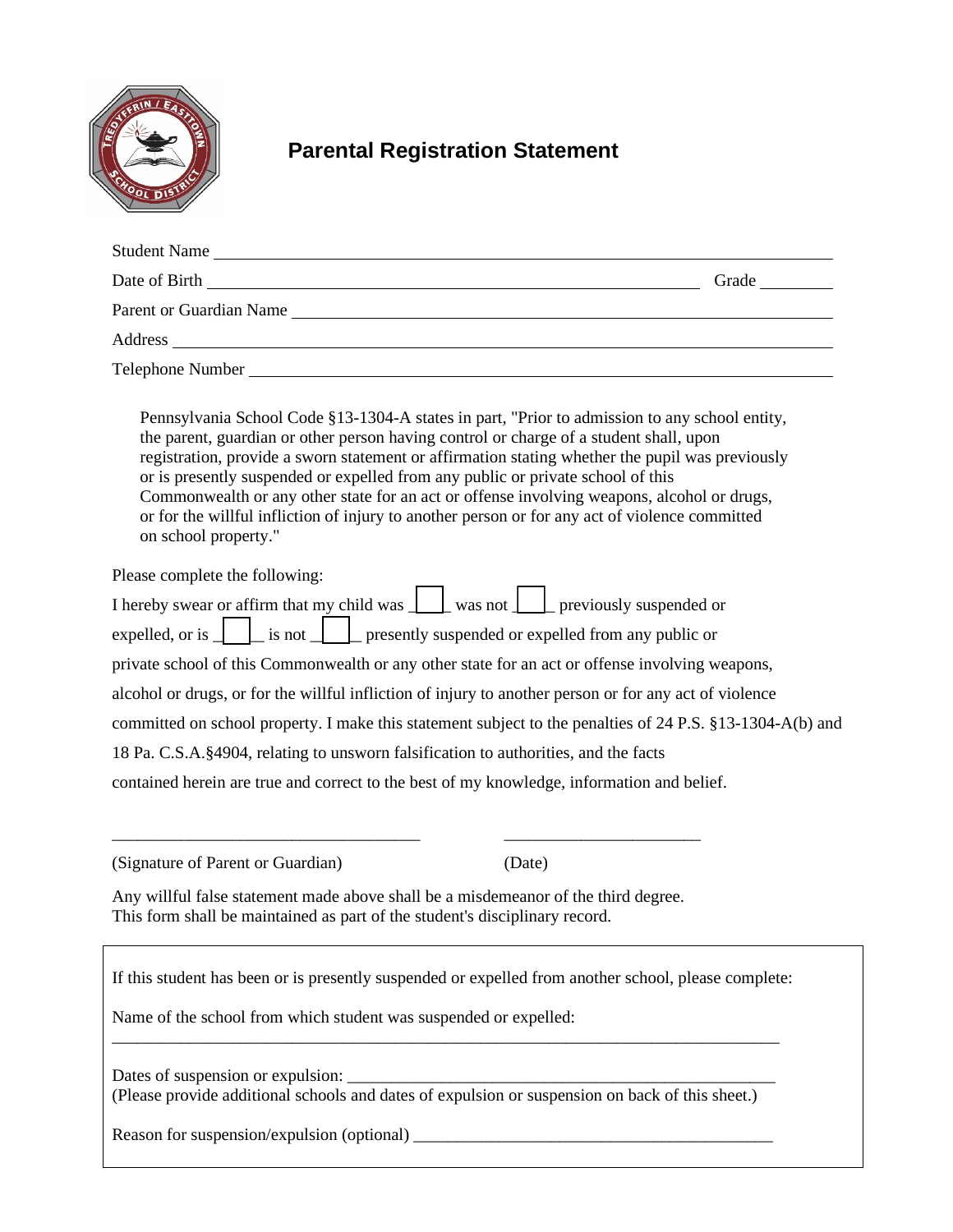# **TESD HOME LANGUAGE SURVEY**

**ALL newly registering students regardless of race, nationality, or language origin MUST complete this form.** Federal law requires that all Local Education Agencies (LEAs) utilize a non-biased procedure for identifying which students are potential English Learners (ELs) in order to provide appropriate language instruction educational programs and services. Given this responsibility, LEAs have the right to ask for the information contained on this and other forms associated with the identification process.

#### **Student Information (Parents/Guardians should complete this section):**

Revised Feb2019

| Child's first name:                                                                                                   |              |                                                                   |
|-----------------------------------------------------------------------------------------------------------------------|--------------|-------------------------------------------------------------------|
|                                                                                                                       |              |                                                                   |
| (Month/Day/Year)                                                                                                      |              | Child's School: Grade: Grade:                                     |
| <b>Questions for Parents or Guardians</b>                                                                             |              |                                                                   |
|                                                                                                                       |              |                                                                   |
|                                                                                                                       |              |                                                                   |
|                                                                                                                       |              |                                                                   |
|                                                                                                                       |              | 4. In which language do you prefer to receive information?        |
| 5. Has your child attended school in the United States? $\Box$ No $\Box$ Yes                                          |              |                                                                   |
| If Yes, please list the schools                                                                                       |              |                                                                   |
| Name of School                                                                                                        | <b>State</b> | Dates Attended                                                    |
| <u> 1989 - Johann Harry Harry Harry Harry Harry Harry Harry Harry Harry Harry Harry Harry Harry Harry Harry Harry</u> |              | <u> 1989 - Johann Barbara, margaret eta idazlearia (h. 1989).</u> |
|                                                                                                                       |              |                                                                   |
|                                                                                                                       |              |                                                                   |
|                                                                                                                       |              |                                                                   |
| <b>Interpreter Provided</b><br>$\overline{N_{O}}$<br>Yes                                                              |              |                                                                   |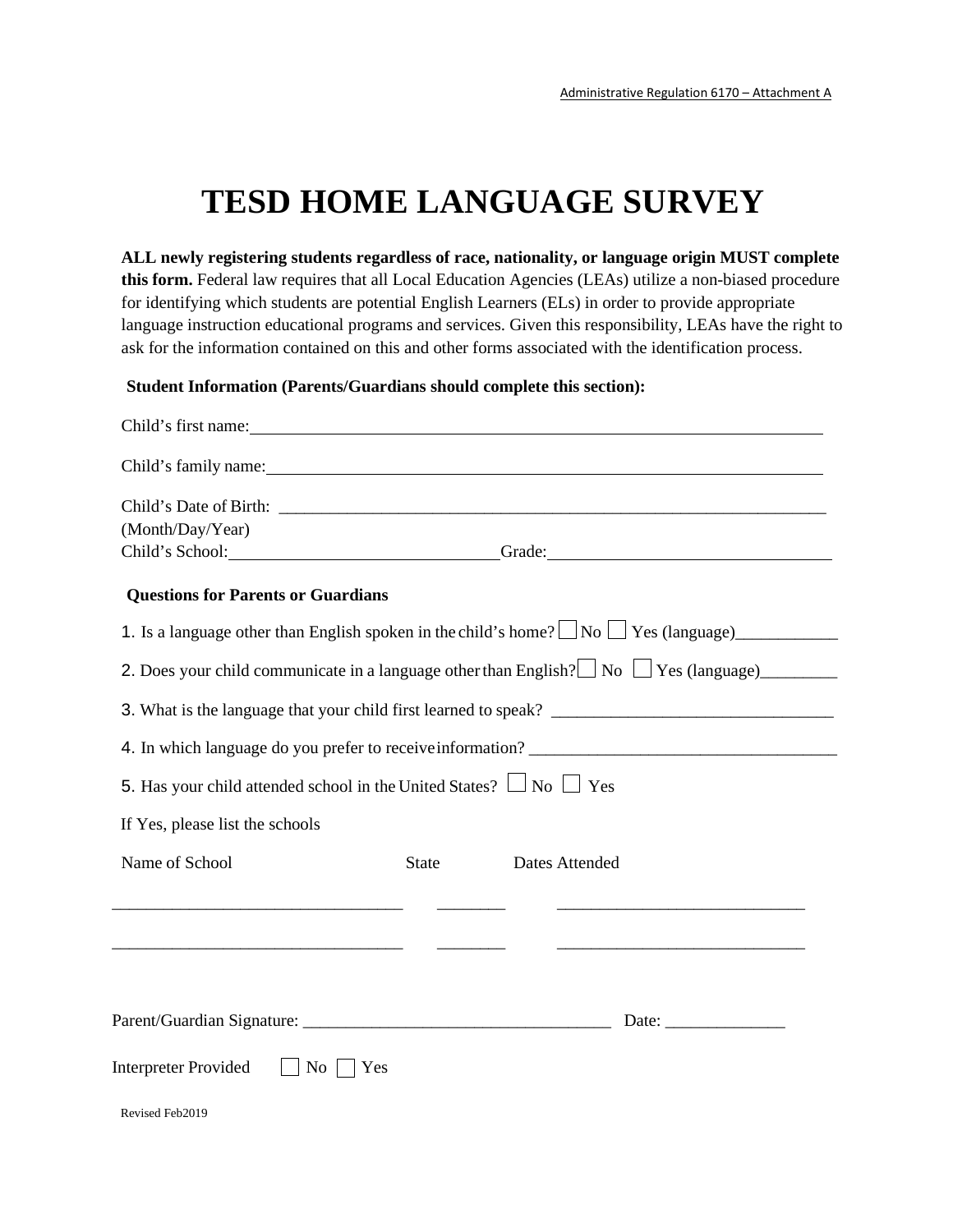

## **Tredyffrin/Easttown School District Pre-K Summer Program Questionnaire**

#### **FOR INCOMING KINDEGARTEN STUDENTS ONLY**

The Tredyffrin/Easttown School District (TESD) sponsors a pre-kindergarten summer reading program for a small number of children who will be entering our kindergarten in September. This program has no cost and transportation is provided for children who qualify.

The goals of this summer program are:

- To develop basic pre-reading skills
- To acquaint the child with basic school routines
- To provide the opportunity for fine motor skill development
- To develop basic social skills

In order to help us identify those children who might qualify for this program, please complete the questionnaire found below. If after reviewing your questionnaire, we believe your child might benefit from the summer program, we will follow up with you in the coming weeks about screening your son or daughter.

Please check all statements that apply to your child:

- $\Box$  My child recognizes some letter sounds.
- $\Box$  My child recognizes most capital letters of the alphabet.
- $\Box$  My child recognizes most lower-case letters of the alphabet.
- $\Box$  My child is able to print his/her first name.
- $\Box$  My child has had experience with and is comfortable with children his/her age.
- $\Box$  My child has attended pre-school.
- $\Box$  My child is able to sit and listen attentively to a read-aloud story.
- $\Box$  My child hears and/or speaks a language other than English in the home.

Do you have any concerns or additional information that you would like to share related to a family history of learning differences such as dyslexia? \_\_\_\_\_\_\_\_\_\_\_\_\_\_\_\_\_\_\_\_\_\_\_\_\_\_\_\_\_\_\_\_\_\_\_\_\_\_\_\_\_\_\_\_\_\_\_\_\_\_\_\_\_\_\_\_\_\_\_\_\_\_\_\_\_\_\_\_\_\_\_\_\_\_\_\_\_\_\_\_

| Parent's Name(s) |
|------------------|
|                  |
|                  |
|                  |
|                  |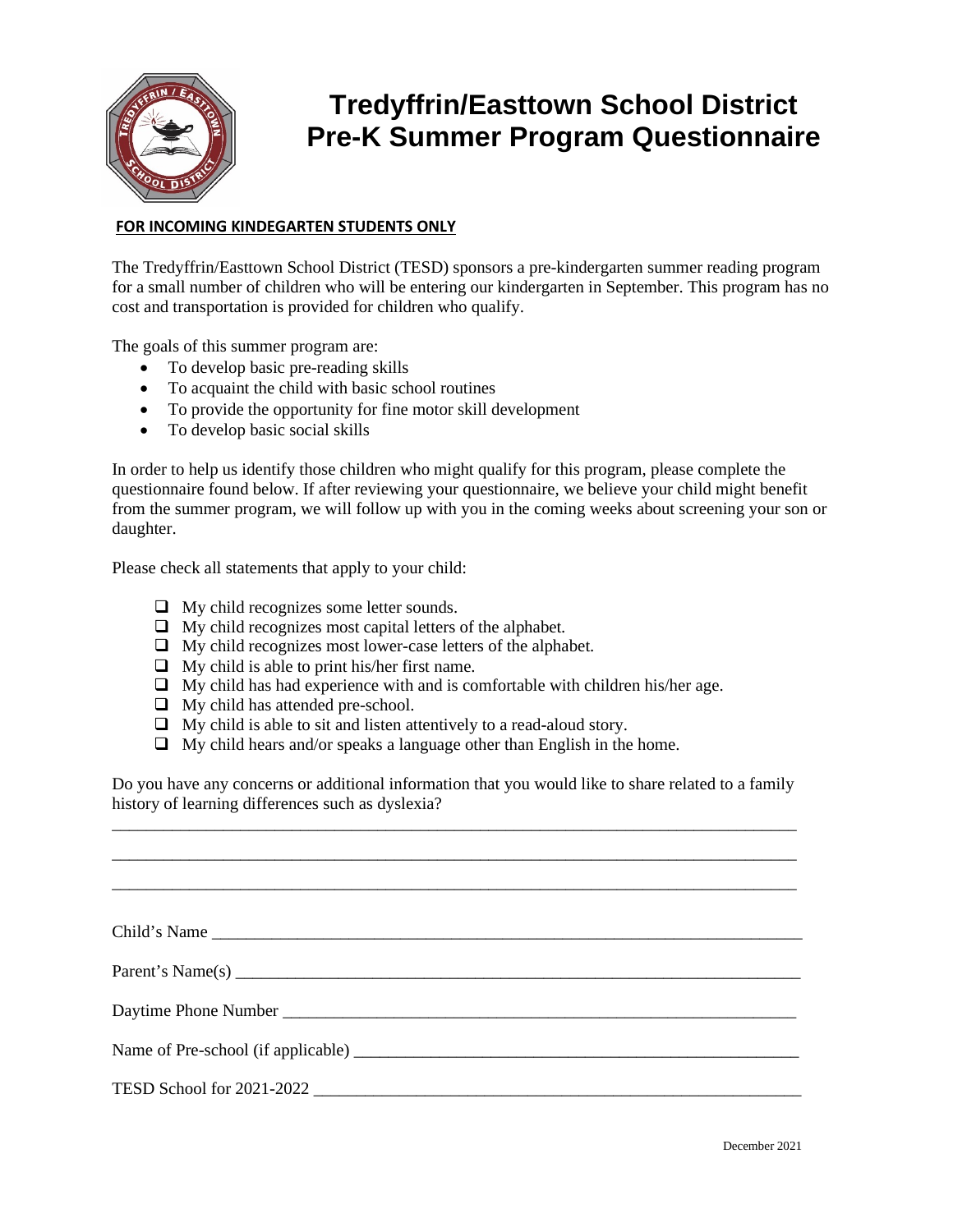

## **Tredyffrin/Easttown School District Student Health History**

| Name of Child                                                   | Birthdate<br>Grade |
|-----------------------------------------------------------------|--------------------|
| Name of Child's Physician<br>Date of last physical examination: | Telephone #        |

| Name of Child's Dentist          | Telephone # |
|----------------------------------|-------------|
| Date of last dental examination: |             |

Is your child allergic to any drug, insect bite, food, or other substance? Are any allergies lifethreatening? Does he/she carry an epinephrine auto injector?

\_\_\_\_\_\_\_\_\_\_\_\_\_\_\_\_\_\_\_\_\_\_\_\_\_\_\_\_\_\_\_\_\_\_\_\_\_\_\_\_\_\_\_\_\_\_\_\_\_\_\_\_\_\_\_\_\_\_\_\_\_\_\_\_\_\_\_\_\_\_\_\_

\_\_\_\_\_\_\_\_\_\_\_\_\_\_\_\_\_\_\_\_\_\_\_\_\_\_\_\_\_\_\_\_\_\_\_\_\_\_\_\_\_\_\_\_\_\_\_\_\_\_\_\_\_\_\_\_\_\_\_\_\_\_\_\_\_\_\_\_\_\_\_\_

Does your child have any condition requiring special attention such as a cardiac problem, asthma, diabetes, epilepsy or other? If yes, please list.

Does your child have any problem with coordination or mobility? If yes, please list.

Does your child have any problem with vision, hearing, speech, or communication? If yes, please list and explain.

\_\_\_\_\_\_\_\_\_\_\_\_\_\_\_\_\_\_\_\_\_\_\_\_\_\_\_\_\_\_\_\_\_\_\_\_\_\_\_\_\_\_\_\_\_\_\_\_\_\_\_\_\_\_\_\_\_\_\_\_\_\_\_\_\_\_\_\_\_\_\_\_

\_\_\_\_\_\_\_\_\_\_\_\_\_\_\_\_\_\_\_\_\_\_\_\_\_\_\_\_\_\_\_\_\_\_\_\_\_\_\_\_\_\_\_\_\_\_\_\_\_\_\_\_\_\_\_\_\_\_\_\_\_\_\_\_\_\_\_\_\_\_\_\_

Does your child have any socialization or emotional problems? If yes, please list.

Has your child had any serious accident, illness, or operation? If yes, please describe.

\_\_\_\_\_\_\_\_\_\_\_\_\_\_\_\_\_\_\_\_\_\_\_\_\_\_\_\_\_\_\_\_\_\_\_\_\_\_\_\_\_\_\_\_\_\_\_\_\_\_\_\_\_\_\_\_\_\_\_\_\_\_\_\_\_\_\_\_\_\_\_

\_\_\_\_\_\_\_\_\_\_\_\_\_\_\_\_\_\_\_\_\_\_\_\_\_\_\_\_\_\_\_\_\_\_\_\_\_\_\_\_\_\_\_\_\_\_\_\_\_\_\_\_\_\_\_\_\_\_\_\_\_\_\_\_\_\_\_\_\_\_\_\_

\_\_\_\_\_\_\_\_\_\_\_\_\_\_\_\_\_\_\_\_\_\_\_\_\_\_\_\_\_\_\_\_\_\_\_\_\_\_\_\_\_\_\_\_\_\_\_\_\_\_\_\_\_\_\_\_\_\_\_\_\_\_\_\_\_\_\_\_\_\_\_\_ \_\_\_\_\_\_\_\_\_\_\_\_\_\_\_\_\_\_\_\_\_\_\_\_\_\_\_\_\_\_\_\_\_\_\_\_\_\_\_\_\_\_\_\_\_\_\_\_\_\_\_\_\_\_\_\_\_\_\_\_\_\_\_\_\_\_\_\_\_\_\_\_

Does your child take any medication? If yes, please list medication and dosage.

| Has your child had any of the following illnesses? If yes, check illnesses that apply.<br>Chicken Pox $\boxed{\phantom{1}}$<br>Measles $\Box$<br>German Measles | $\sim$ Mumps Whooping Cough<br>Polio |
|-----------------------------------------------------------------------------------------------------------------------------------------------------------------|--------------------------------------|
| May the School Nurse share this information with other school staff? $Yes \quad \text{No} \quad \text{No}$                                                      |                                      |
| Signature of Parent or Guardian                                                                                                                                 | Date                                 |